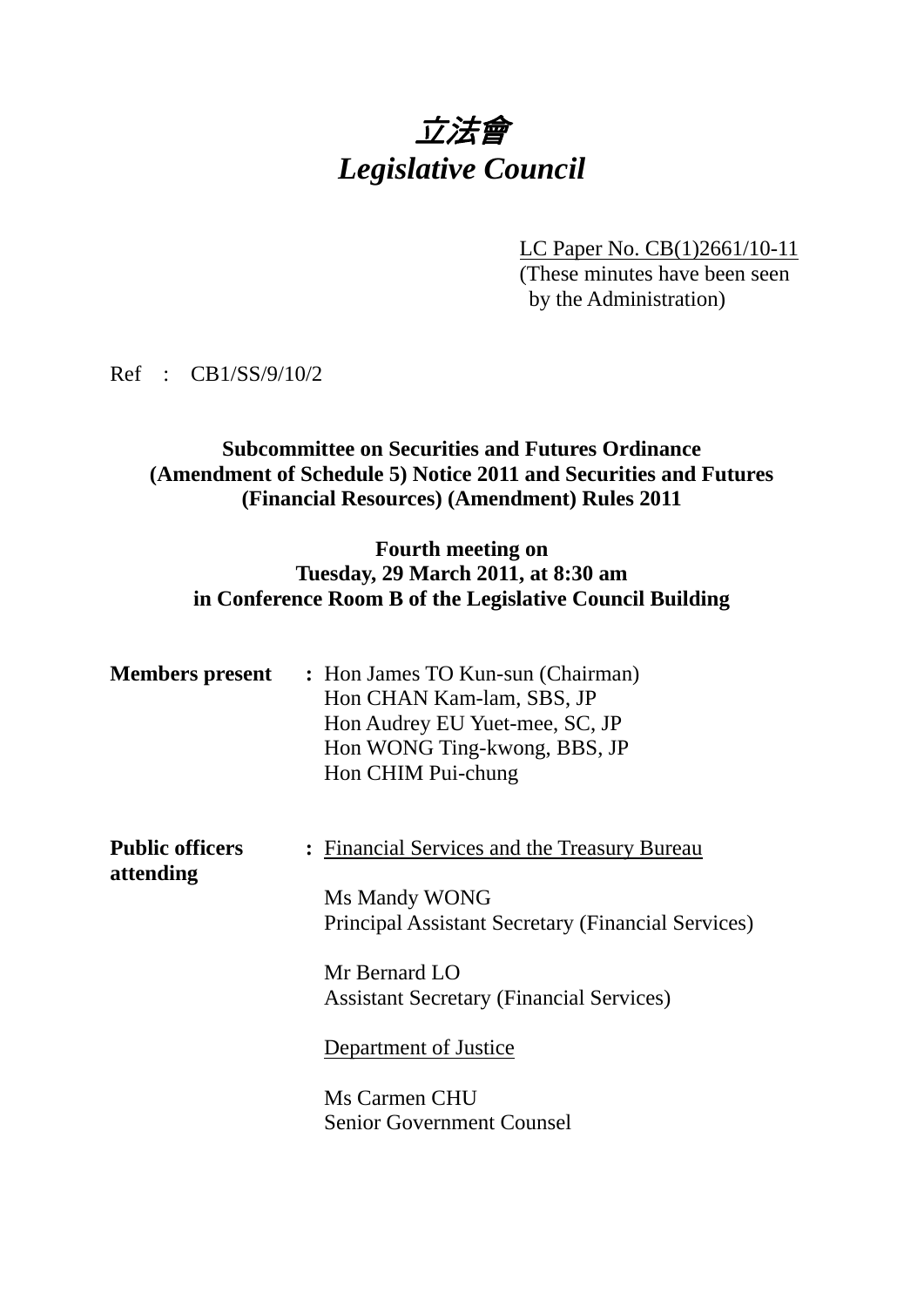|               | <b>Attendance by</b><br>invitation        | : Securities and Futures Commission                                                                                                                           |
|---------------|-------------------------------------------|---------------------------------------------------------------------------------------------------------------------------------------------------------------|
|               |                                           | Mr Stephen TISDALL<br>Senior Director of<br>Intermediaries Licensing and Conduct                                                                              |
|               |                                           | Mr Wilson LO<br>Director of Licensing                                                                                                                         |
|               | <b>Clerk in attendance : Ms Anita SIT</b> | Chief Council Secretary (1)5                                                                                                                                  |
|               |                                           | <b>Staff in attendance : Mr YICK Wing-kin</b><br><b>Assistant Legal Adviser 8</b>                                                                             |
|               |                                           | Mr Hugo CHIU<br>Council Secretary (1)5                                                                                                                        |
|               |                                           | Ms Clara LO<br>Legislative Assistant (1)10                                                                                                                    |
| <b>Action</b> | $\mathbf I$                               | <b>Meeting with the Administration</b>                                                                                                                        |
|               |                                           | $(LC$ Paper No. $CB(1)1724/10-11(01)$ — The Administration's response<br>raised<br>the<br>issues<br>at<br>to<br>Subcommittee meeting held on<br>23 March 2011 |
|               |                                           | LC Paper No. $CB(1)1676/10-11(01)$ — The Administration's response<br>raised<br>issues<br>at<br>the<br>to<br>Subcommittee meeting held on<br>17 March 2011    |
|               |                                           | LC Paper No. $CB(1)1613/10-11(01)$ — The Administration's response<br>raised<br>at<br>issues<br>the<br>to<br>Subcommittee meeting held on<br>8 March 2011     |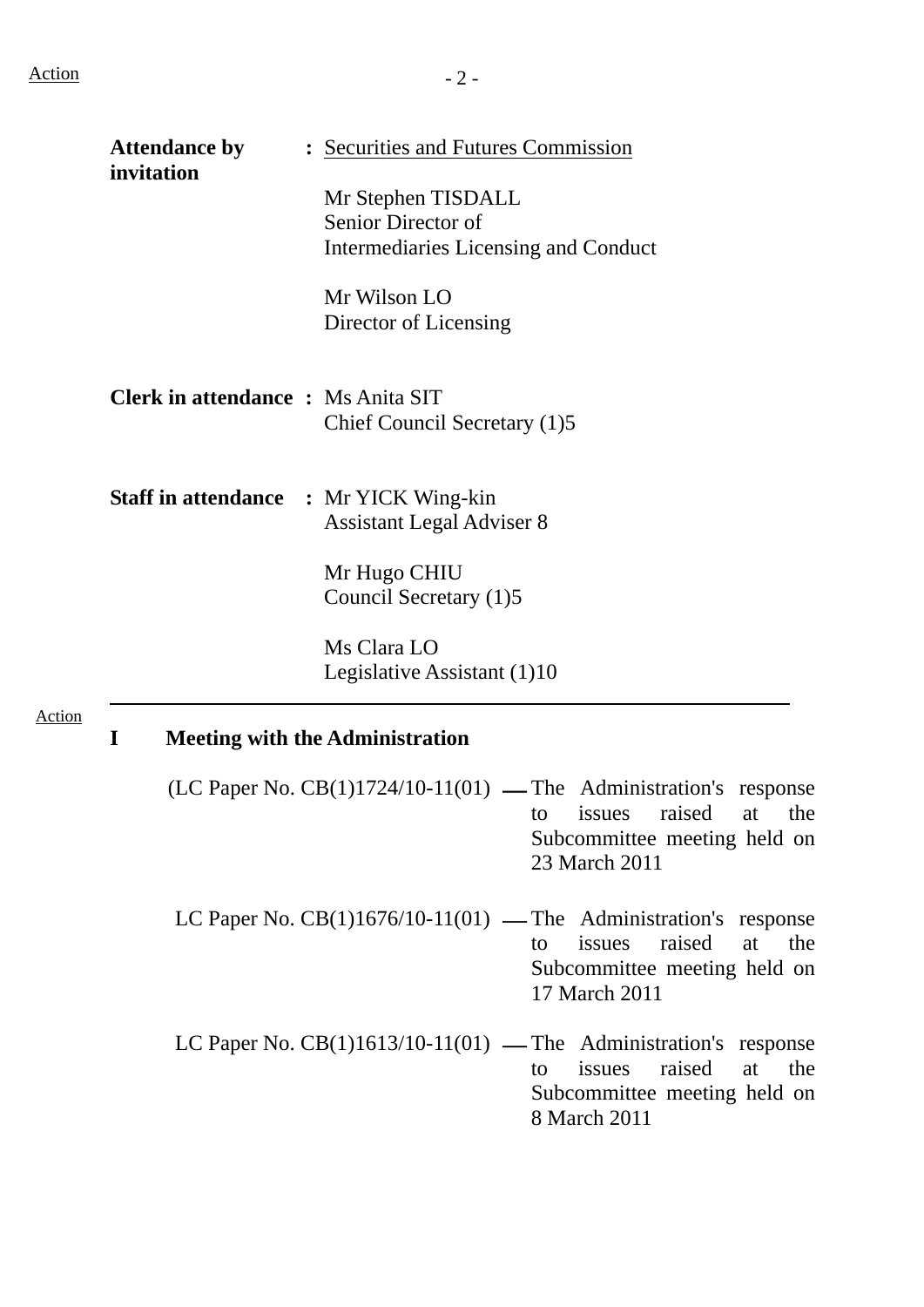L.N. 28 of 2011 ⎯ Securities and Futures Ordinance (Amendment of Schedule 5) Notice 2011 L.N. 29 of 2011 ⎯ Securities and Futures (Financial Resources) (Amendment) Rules 2011  $SUB/14/1/5 (2010)$   $—$  Legislative Council Brief on Securities and Futures Ordinance (Amendment of Schedule 5) Notice 2011 and Securities and Futures (Financial Resources) (Amendment) Rules 2011 issued by the Financial Services and the Treasury Bureau LC Paper No. LS29/10-11 - Legal Service Division report on subsidiary legislation gazetted on 18 February 2011 LC Paper No.  $CB(1)1499/10-11(01)$  — Marked-up copy of the Securities and Futures Ordinance (Amendment of Schedule 5) Notice 2011 (L.N. 28 of 2011) prepared by the Legal Service Division LC Paper No.  $CB(1)1499/10-11(02)$  — Marked-up copy of the

Securities and Futures (Financial Resources) (Amendment) Rules 2011 (L.N. 29 of 2011) prepared by the Legal Service Division)

# Discussion

 The Subcommittee deliberated (Index of proceedings attached at **Appendix**).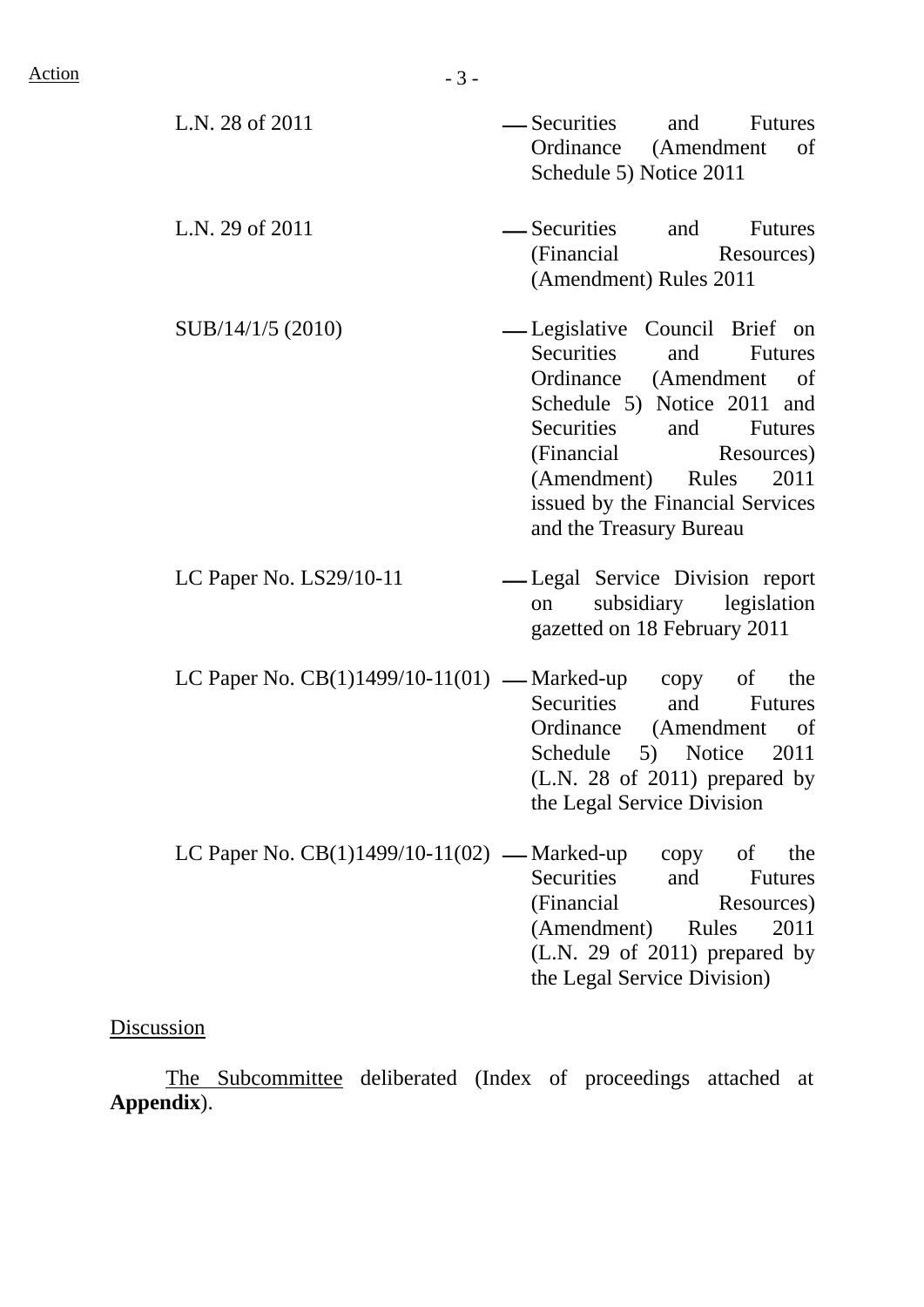# **II Any other business**

### Way forward

2. The Chairman said that the Subcommittee had completed the scrutiny of the Securities and Futures Ordinance (Amendment of Schedule 5) Notice 2011 and Securities and Futures (Financial Resources)(Amendment) Rules 2011.

- 3. Members noted the following legislative time-table:
	- (a) the Subcommittee would report its deliberations to the House Committee on 1 April 2011;
	- (b) the deadline for giving notice of amendment(s) to the subsidiary legislation would be 6 April 2011; and
	- (c) the subsidiary legislation would take effect on 1 June 2011 if no amendments were made on or before 13 April 2011.
- 4. There being no other business, the meeting ended at 8:51 am.

Council Business Division 1 Legislative Council Secretariat 5 July 2011